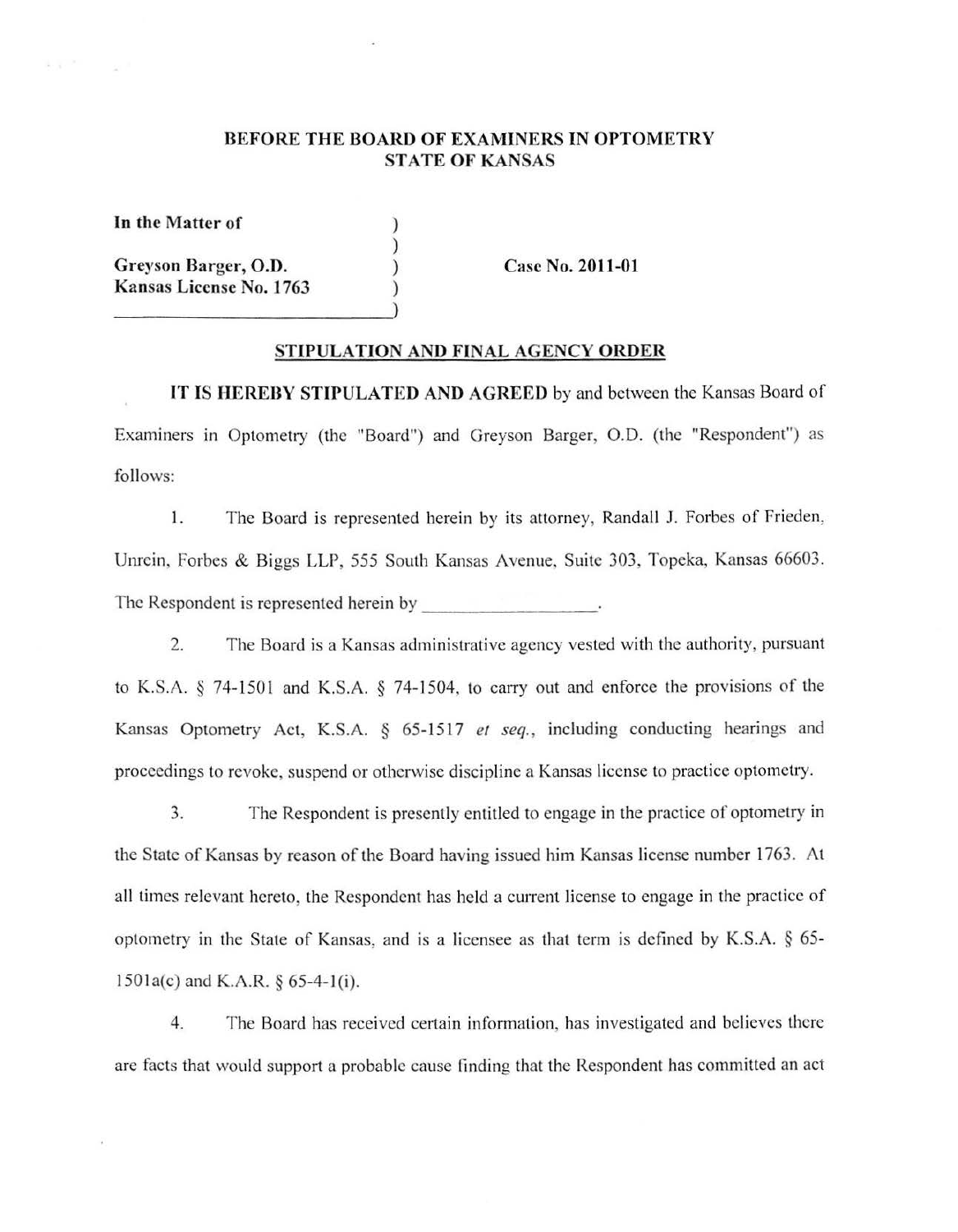or acts, in violation of the Kansas Optometry Act, K.S.A. 65-150 I, *et seq.,* and regulations thereto.

5. Respondent hereby admits and waives any further proof in this or any other proceeding before or initiated by the Board:

a. That he has practiced and is currently practicing in a Kansas limited liability company under the trade name "Opticology Eyecare."

b. That he has violated and is currently violating K.S.A.  $\S$  65-1521(a) and K.A.R. § 65-9-1 by failing to obtain Board approval for the use of the trade name "Opticology Eyecare," at 7724 East 37<sup>th</sup> Street North, Suite 100, Wichita, Kansas 67226.

6. The Board hereby finds and concludes that Respondent's conduct, as described above, may constitute violations of K.S.A.  $\S$  65-1222(a) and K.A.R.  $\S$  65-9-1, and may be grounds for disciplinary action in the State of Kansas, pursuant to K.S.A. § 65-1517(i) and (l).

7. The Board hereby finds and the Respondent hereby agrees that the following disposition is just and appropriate under the circumstances:

- A. FINE. Respondent hereby agrees and consents to the Board entering an order requiring that the Respondent to pay to the Board an administrative fine in the amount of One Thousand Dollars (\$ 1,000.00) within IO days of the effective date of the order contemplated hereby.
- B. CEASE AND DESIST. Respondent hereby agrees and consents to the Board entering an order requiring that the Respondent to cease and desist from practicing optometry in the State of Kansas under the trade name "Opticology Eyecare," until he has obtained approval from the Board to do so.

2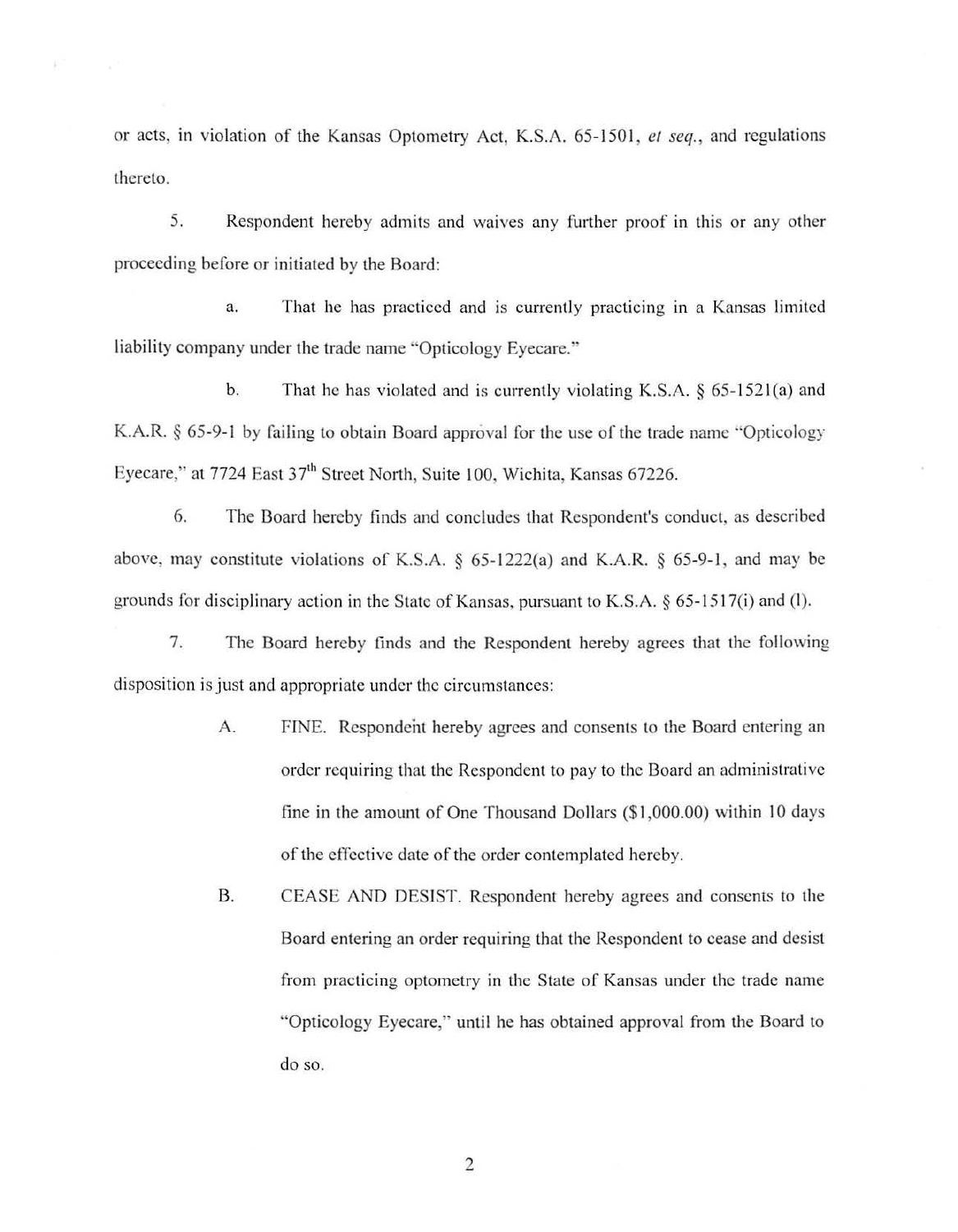- C. OTHER REQUJREMENTS. Respondent hereby acknowledges and agrees that as a condition of this Stipulation and Final Agency Order, he must:
	- i. Comply fully with this Stipulation and Final Agency Order; and
	- ii. Comply fully with the Kansas Optometry Act, the Board's rules and regulations and all state and federal laws relating to Kansas optometrists.

8. Respondent hereby agrees that all information in the possession of the Board 's Investigation Member, its staff, its investigators and its attorney regarding the investigation, which led to this disciplinary action, and all information discovered during the pendency of the disciplinary action may be disclosed to and considered by the Board as part of the presentation and consideration of the proposal of settlement in the form of this Stipulation and Final Agency Order and the Final Order provided for herein, with or without the presence of the Respondent or his attorney. In the event that this Stipulation and Final Agency Order and the Final Order provided for herein are not accepted and approved by the Board, the Respondent further waives any objection to the Board members' consideration of this Stipulation and Final Agency Order or the information mentioned in the preceding sentence and further agrees to waive any claim of due process violation or the right to seek the disqualification of any Board member as a result of the Board member's consideration of said document and information.

9. The stipulations contained herein shall not become binding until this Stipulation and Final Agency Action is approved by the Board and the Final Order provided for herein is entered by the Board. The Respondent acknowledges that the approval of the Board's attorney shall not constitute the approval of the Board or bind the Board to approve this Stipulation and Final Agency Action or the Final Order provided for herein.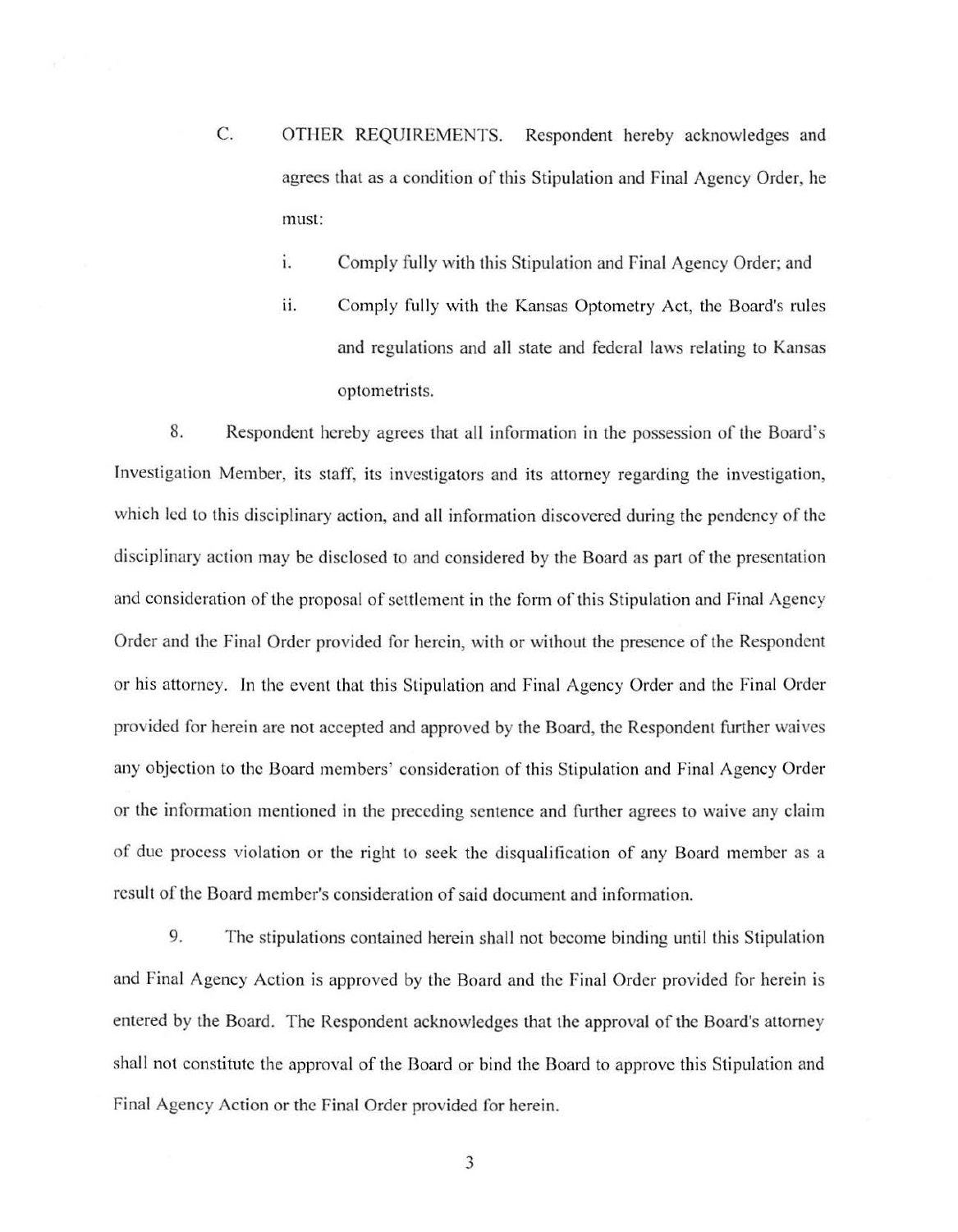10. The Respondent agrees that this Stipulation and Final Agency Order is in conformance with Kansas and federal law and the Board has jurisdiction to enter into it and enter the Final Order provided for herein. The Respondent further agrees that the Kansas Optometry Act, K.S.A. 65-150 I, *et seq.,* is constitutional on its face and as applied in this case.

11. This stipulation constitutes the entire agreement of the parties and may only be modified by a subsequent writing signed by them. The agreement shall be interpreted in accordance with the laws of the State of Kansas.

12. The Respondent acknowledges that he has the following rights:

- A. To have formal notice of charges served upon him;
- 8. To file a response to the charges;
- C. To have notice of and participate in a formal adjudicative hearing with the Board making specific findings of facts and conclusions of law based only upon evidence admitted at such hearing.
- D. To take advantage of all applicable provisions of the Kansas Administrative Procedures Act and the Act for Judicial Review and Civil Enforcement of Agency Action.

13. The Respondent freely waives these foregoing rights and acknowledges that the said waiver is made voluntarily and in consideration of the Board's limiting the disciplinary action taken against him to those provided for herein. The Respondent further waives the right to seek reconsideration or appeal or otherwise contest this Stipulation and Final Agency Order and the Final Order provided for herein.

14. The Respondent acknowledges that he enters into this Stipulation and final Agency Order freely and voluntarily after consultation with counsel of his choosing or after having had the opportunity to do so. The Respondent further acknowledges that he has read

4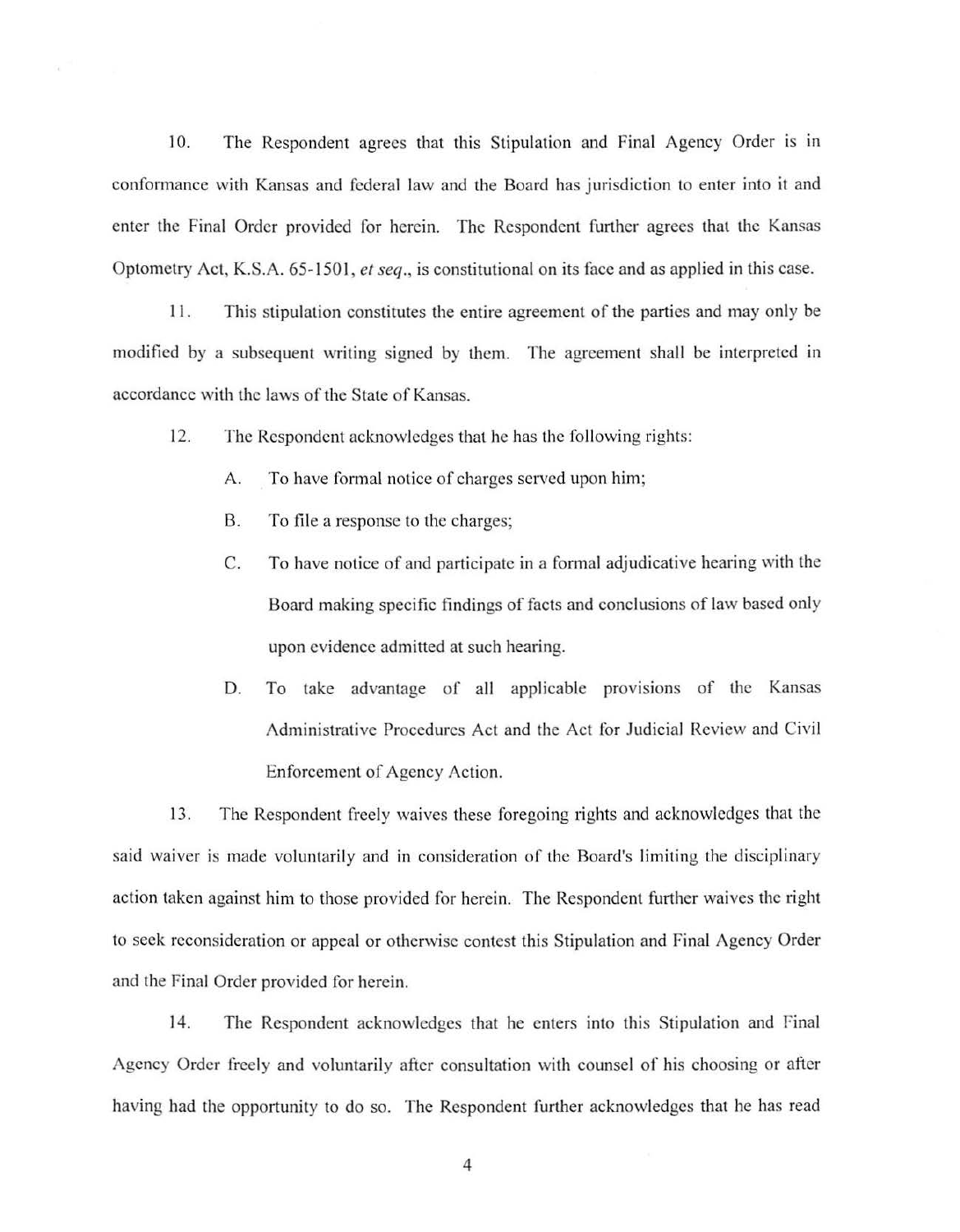this Stipulation and Final Agency order in its entirety, that he understands its legal consequences and that he agrees that none of its terms are unconscionable, arbitrary or capricious.

15. Time is of the essence to this Stipulation and Final Agency Order. Respondent acknowledges and agrees that any violation of this Stipulation and Final Agency Order shall constitute a willful violation of a lawful Board order and grounds for further disciplinary action against him. The pendency of any disciplinary action arising out of an alleged violation of this Stipulation and Final Agency Order shall not affect the obligation of Respondent to comply with all terms and conditions of this Stipulation and Final Agency Order.

16. This Stipulation and Final Agency Order constitutes the entire and final agreement of the parties. In the event any provision of this Stipulation and Final Agency Order is deemed invalid or unenforceable by a court of competent jurisdiction, it shall be severed and the remaining provisions of this Stipulation and Final Agency Order shall be given full force and effect.

17. Upon execution by all parties, this Stipulation and Final Agency Order shall be a public record in the custody of the Board.

18. This Stipulation and Final Agency Order shall become effective on the day it is approved, accepted and made an order of the Board by way of signature of the Board· s authorized representative.

19. The Respondent acknowledges that he has been advised by the Board that he would have the right within 15 days after service of the Final Order provided for herein to file a petition for reconsideration with the Board and the right within 30 days after service of the Final Order provided for herein to file a petition for judicial review in the District Court of Shawnee County, Kansas, in accordance with the Kansas Act for Judicial Review and Civil

5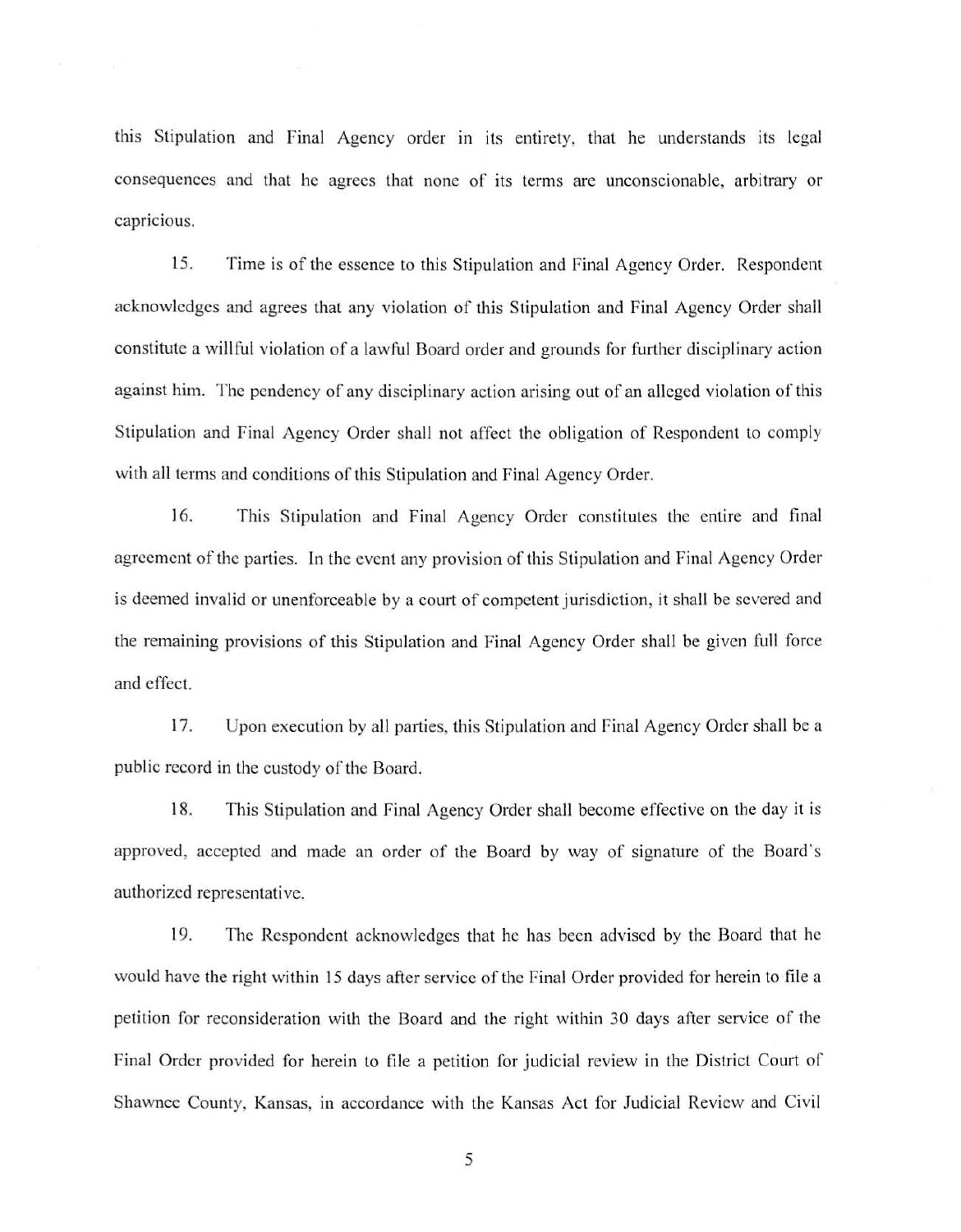Enforcement of Agency Actions, K.S.A. 77-601, *et seq.,* and to serve such a petition for judicial review on the Kansas Board of Examiners in Optometry by serving Penny Bowie, Executive Officer at 3109 West 6<sup>th</sup> Street, Suite B, Lawrence, Kansas 66049. The Respondent hereby waives those rights.

AGREED AND ACCEPTED BY:

Greyson Barger, O.D.

 $5 - 3 - 7 - 11$ 

Date

APPROVED BY:

Attorney for Respondent

Date

APPROVED BY:

Randall J. Forbes, P.A. #09089 Date FRIEDEN, UNREIN, FORBES & BIGGS, LLP 555 S. Kansas Avenue, Suite 303 Topeka, KS 66603 Tel: (785) 354-1100 Fax: (785) 354-1113 Attorney for Kansas Board of Examiners In Optometry

 $6.20.11$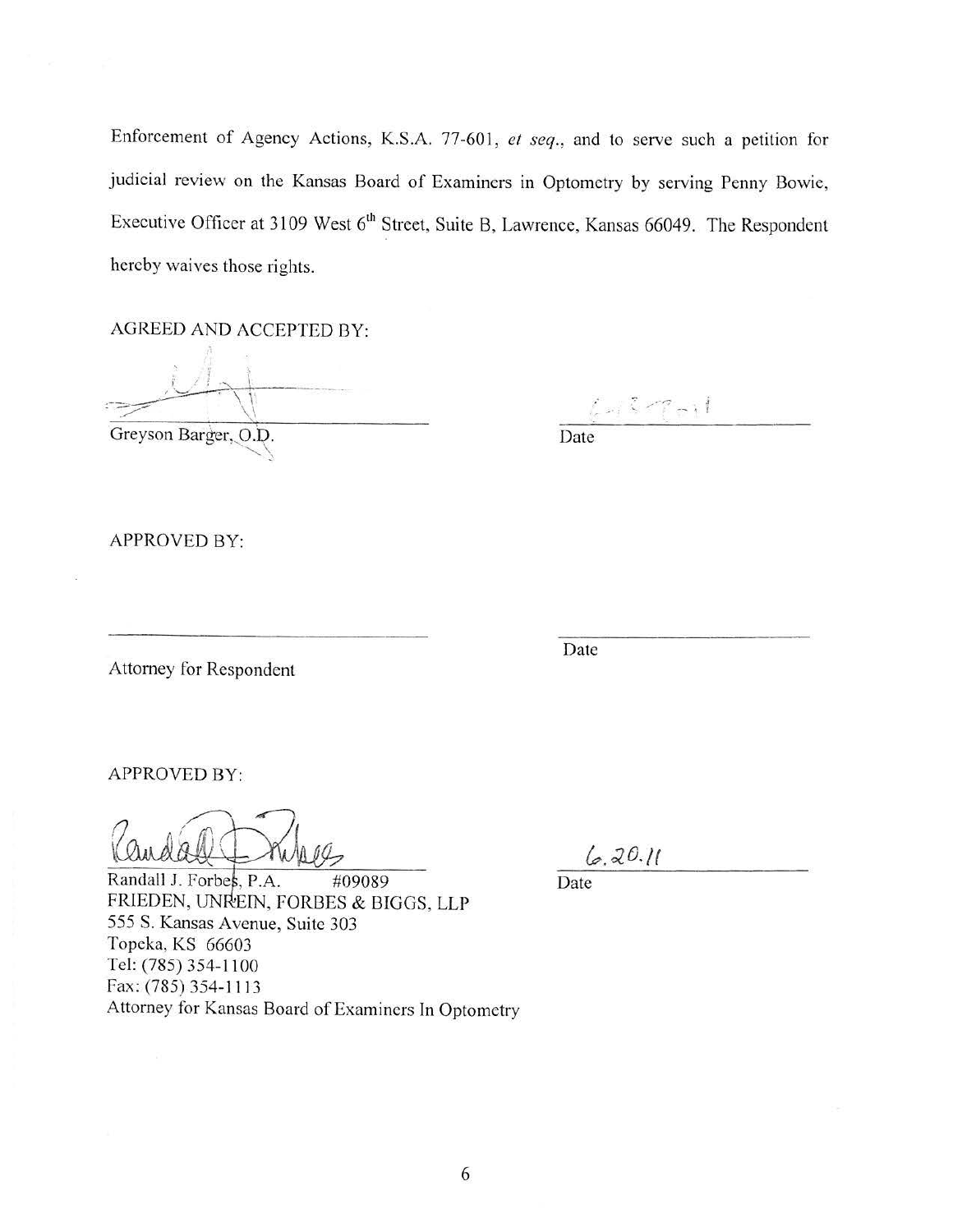# **BEFORE THE BOARD OF EXAMINERS IN OPTOMETRY STATE OF KANSAS**

) ) ) )

**In the Matter of** 

**Greyson Barger, 0.D. Kansas License No. 1763** 

**Case No. 2011 -01** 

## **FINAL ORDER**

Upon motion duly made, seconded and passed, the Kansas Board of Examiners in Optometry (the "Board") hereby approves and accepts the within Stipulation and Final Agency Order and incorporates the provisions thereof as the Final Order of the Board.

ENTERED AND EFFECTIVE this the  $15^{76}$  day of  $\overline{\phantom{1}}$   $\overline{\phantom{1}}$   $\overline{\phantom{1}}$   $\phantom{1}$   $\phantom{1}$ , 2011.

## **KANSAS BOARD OF EXAMINERS IN OPTOMETRY**

By:

Douglas D. Ayre, O.D.

President, Kansas Board of Examiners in Optometry